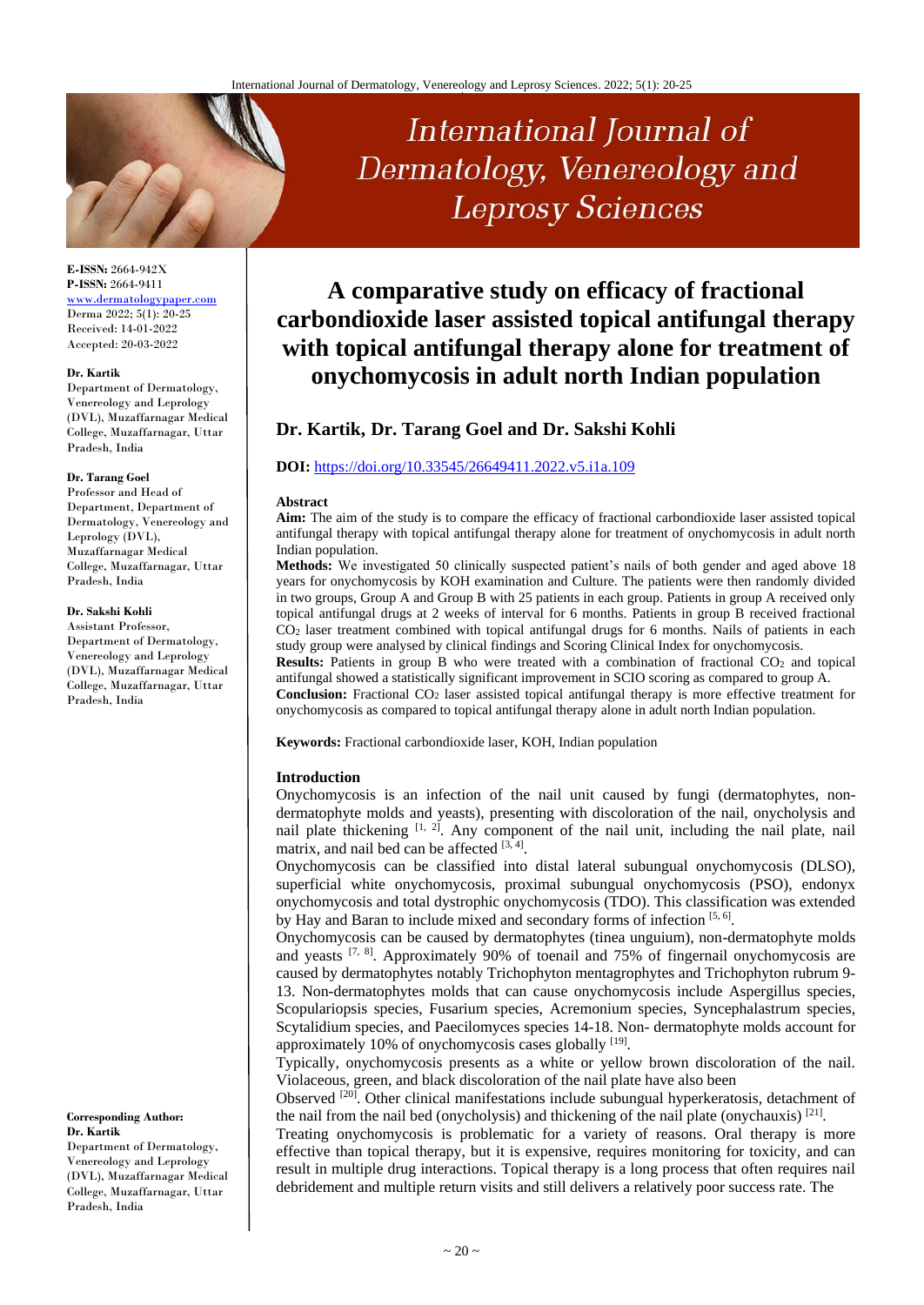very nature of the hard, protective nail plate itself makes it difficult for topical drugs to reach the fungal pathogens beneath it 22. Surgical nail avulsion for the treatment of onychomycosis should be avoided as potential side effects include postoperative pain, narrowing of the nail bed, distal paronychia and infection [23].

Lasers are potential therapeutic modalities for onychomycosis because they have very few contraindications, minimal adverse effects, short treatment regimens, and good patient compliance [24].

The carbon dioxide laser system is the oldest of the laser therapies for onychomycosis. It is an ablative laser and therefore can serve as a primary treatment for onychomycosis or as an adjunct to topical antifungals, providing a means of penetration through the nail plate to the nail bed  $^{[25]}$ .

Tissue heating from laser machines can produce direct damage or induce an immune reaction against pathogens 26,  $[27]$ . Furthermore, they have been studied as adjuvants to topical therapies for onychomycosis, as they can facilitate drug delivery through the nail plate by increasing permeability <sup>[28]</sup>. Ablative standard carbondioxide in combination with a topical antifungal drug, proved to be efficacious [29, 30] in various studies.

Aim: To compare the efficacy of fractional  $CO<sub>2</sub>$  laser along topical antifungal drugs with topical antifungal drugs alone in treatment of onychomycosis

#### **Objectives**

- 1. To study the efficacy of topical antifungal drugs in treatment of onychomycosis.
- 2. To study the efficacy of fractional  $CO<sub>2</sub>$  assisted topical antifungal therapy in treatment of onychomycosis.
- 3. To compare the efficacy of fractional  $CO<sub>2</sub>$  assisted topical antifungal therapy with topical antifungal therapy alone for treatment of onychomycosis.

#### **Methods**

#### **Study Design**

Hospital based prospective study.

Patients were included and excluded on basis of some inclusion and exclusion criteria which were as follows -

#### **Inclusion criteria**

- 1. Patients of both the sexes.
- 2. Patients aged between 18 years and 60 years.
- 3. Onychomycosis of toe and fingers of all types diagnosed with clinical nail morphology confirmed by positive fungal microscopy and culture growth.
- 4. Patients with minimum 1 nail involvement and maximum 5 nails including fingernail or toenail or both.
- 5. Patients with negative fungal culture are were excluded if fungal microscopy is positive.

#### **Exclusion criteria**

- 1. Patients below 18 years and above 60 years of age.
- 2. Patients with history of localized bacterial infections.
- 3. Patients with concomitant nail disease such as Psoriasis, lichen planus, hematomas or any other skin and nail disease that may interfere with diagnosis.
- 4. Patients having extensive infection of Tinea corporis, Tinea cruris and Tinea manum.
- 5. Patients having all fingernails or toenail involvement.
- 6. Patient having allergy to drugs used in treatment in study.
- 7. Patient with any Cardiac, hepatic, renal disorders, diabetes, HIV and mental illness.
- 8. Patient who had taken any oral antifungal medication with in last 3 months.
- 9. Patient who used topical antifungal medications in last 2 weeks.
- 10. Patients who had taken any form of immunosuppressants with in last 3 months.
- 11. Pregnant patients

# **Procedure that was followed during this study**

# **A. Clinical assessment**

- 1. A detailed history of every patient along with the complaints, duration of illness was taken. The socioeconomic factors like occupation, education and income was recorded. The hobbies of the patient, habits of nail cutting and footwear wearing, history of preceding trauma and history of treatment was taken. Family history of fungal infection in other members of the family was checked in every patient.
- 2. The general physical examination and systemic examination was conducted in all cases apart from mucocutaneous examination. The physical features of affected nails along with those of nail folds were noted. The presence of any associated superficial skin infections were looked. All the patients were examined for any other associated skin or systemic disease.

## **B. Collection of material**

1. Suspected nails were cleaned with a spirit swab and nails were carefully scraped with a 15 number sterile blade till the junction of healthy and diseased portion reached. Minute scarping from this part of the nail plate and nail bed was collected taking as much as possible friable subungual debris. In cases where both finger and toe nails were involved, the samples were taken from both sides.

#### **C. KOH examination and direct microscopy**

- 1. Nail sample was treated with 20 percent KOH solution and slightly warmed, avoiding boiling. The sample was kept for 30 minutes and nail sample was examined under microscope.
- 2. Nail sample was placed on glass slide and covered with a coverslip and was examined under the low (10x) and high power (100x) of microscope for the presence of fungal elements.

#### **D. Culture**

- 1. The nail samples were inoculated in culture media of Sabouraud's dextrose agar with chlorophenicol and cyclohexamide. (Hi Media Laboratories)
- 2. Media was incubated at 37 degree Celsius and examined every day for 4 weeks. In cases where contamination occurred, subculture was done using same media mentioned above.
- 3. The identification of the isolates were done on basis of:
- 4. Colony morphology seen under microscope.
- 5. Colour of growth obtained on culture media.

### **E. Antifungal sensitivity**

All samples which were KOH, direct microscopy and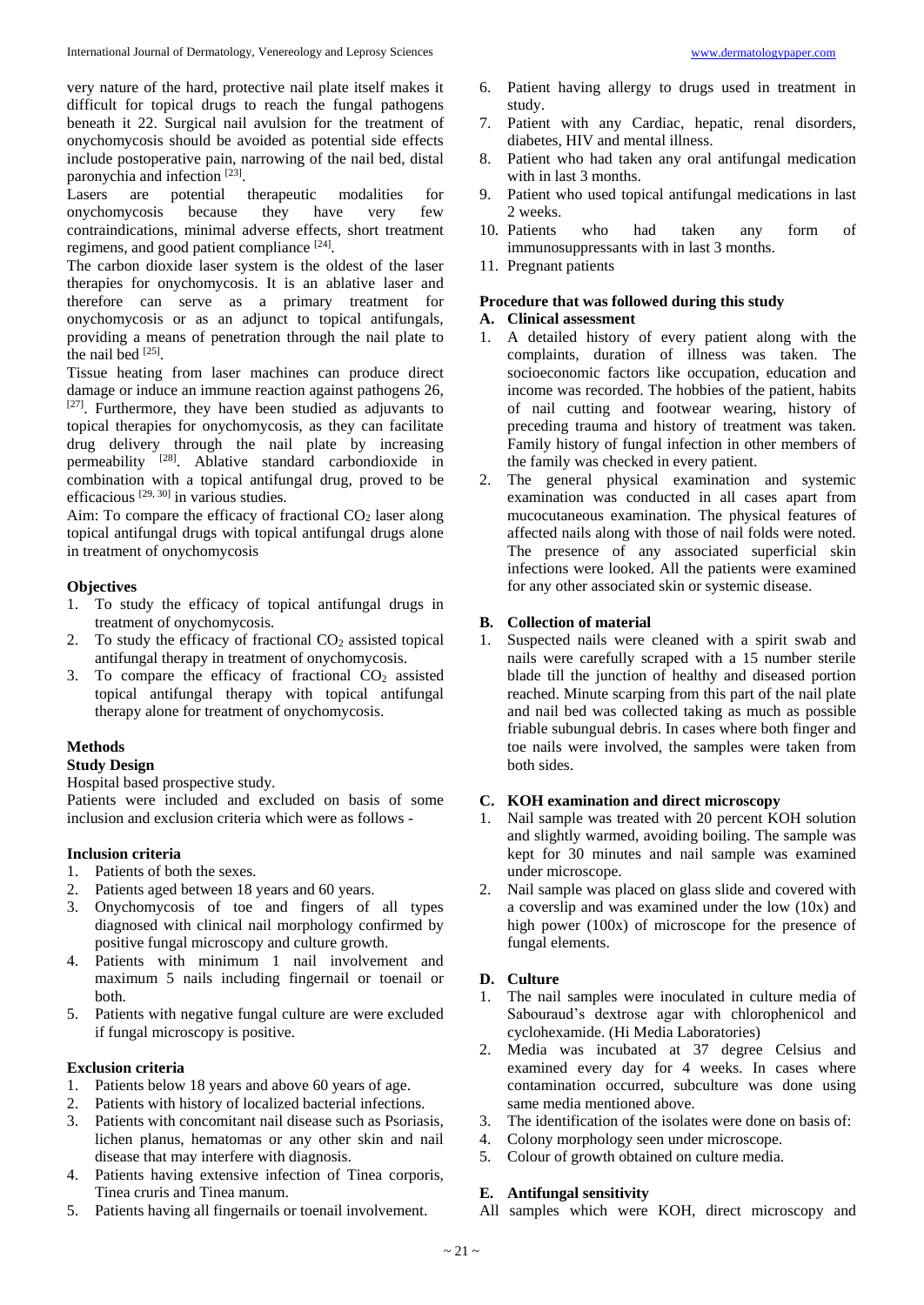culture growth positive were subjected to antifungal drug sensitivity using antifungal sensitivity kit (Hi media laboratories) which included the following drugs.

- i. Amphotericin B
- ii. Fluconazole
- iii. Terbinafine
- iv. Ketaconazole

Culture growth sensitive to any of drugs mentioned above that drug was used for treatment combined with fractional  $CO<sub>2</sub>$  laser (Sellas CIS F1) and alone also in treatment of onychomycosis.

### **F. Randomization and drug delivery**

Patients were randomized into 2 groups:

- 1. **Group A:** Received topical antifungal drug on affected area once daily for duration of 6 months.
- 2. **Group B:** Received CO<sub>2</sub> laser treatment at 2 weeks intervals combined with topical antifungal drugs once daily for 6 months of duration.

All the patients of Group B were treated with Fractional carbondioxide laser (Sellas CIS F1 Laser machine), combined with antifungal drugs at the energy of 10 to 15 mJ, pulse duration of 0.5 to 1 seconds and density of 10 percent over the affected area and spot size of 4 to 8mm. Total 12 sessions of  $CO<sub>2</sub>$  laser therapy were done on each patient group B.

All the patients of Group A were treated with topical antifungal drugs and advised to cover nail with a plastic wrap once every night for 8 to 12 hours and remove in next morning.

#### **G. Evaluation of treatment in both study groups**

- 1. Nails of patients of both study groups were analyzed by comparing clinical findings and Scoring Clinical Index for onychomycosis before and after the treatment.
- 2. The scoring clinical index for onychomycosis for superficial white onychomycosis, Proximal subungual onychomycosis and Distal subungual onychomycosis the values were calculated and compared before and after treatment in both study groups.
- 3. A higher SCIO index suggested that the onychomycosis was more severe and required more prolonged treatment. 31
- 4. Evaluation of treatment response in treatment group B was done through photography using camera, comparing the clinical findings of nails involved in onychomycosis and by calculating the scoring clinical index for onychomycosis after fractional  $CO<sub>2</sub>$  laser session every 2 weekly and after 3 months of last treatment.
- 5. Evaluation of treatment response in group A was done with photography with digital camera, comparing the clinical features of nails involved in onychomycosis and by calculating the scoring clinical index for onychomycosis in every 2 week and after 3 months of last treatment.

#### **Post laser care**

- 1 No wound care or dressings were necessary after treatment.
- 2 Patients were encouraged to keep feet dry and to rotate shoes and socks in case of toenail involvement.
- 3 Patients were made aware of temporary darkening under nail that might occur after laser treatment.
- 4 Patients were examined after each session of fractional CO<sup>2</sup> laser to evaluate post procedure pain and rating of pain intensity was done as number from 0 to 10 using numerical rating scale. Here 0 means no pain, 1 to 4 means mild pain and 5 to 7 means moderate pain and 8 to 10 means serve pain.
- 5 Mild analgesics were used in patients that were complaining of pain after laser treatment.
- 6 Patients were evaluated for other complications after laser treatment such as nail dystrophy and onycholysis.

Data was collected and subjected to statistical analysis.

#### **Statistical analysis**

Data so collected was tabulated in an excel sheet, under the guidance of statistician. The means and standard deviations of the measurements per group were used for statistical analysis (SPSS 22.00 for windows; SPSS inc, Chicago, USA). Difference between two groups was determined using student t-test and the level of significance was set at p  $< 0.05$ .

### **Results**

The present study compared the efficacy of topical antifungal drugs versus fractional  $CO<sub>2</sub>$  laser combined with topical antifungal drugs. In this study total 50 patients were included and randomly divided into two groups i.e. group A (topical antifungal drugs) and group B (fractional  $CO<sub>2</sub>$  laser with topical antifungal drugs). In both group A and B, majority of cases belong to a ge group between 20 to 30 years.

The gender distribution among the study groups is 80% and 72% of the subjects in group A and B were males respectively. Hence there was male dominance in this study. In this study major type of onychomycosis found in both the groups was Distal Lateral Subungual Onychomycosis which was followed by Proximal Subungual onychomycosis in group A and Superfical white onychomycois in group B. It also shows more number of cases of Distil lateral subungual onychomycosis in group B as compared to group A as showed in graph I.

SCIO (Scoring clinical index for onychomycosis) was calculated before starting and also after completion of 6 months of the topical antifungal therapy in group A by using parameters such depth of involvement of nail plate and Degree of hyperkeratosis and difference between the scorin g was calculated.

SCIO scoring was calculated by using formula –  $\left[\frac{d}{3}\right]$ 3 $f(f+h(3-f))$ ]1- $[(2-f)(3-f)/2]$  where f stands for clinical form, d stand for depth of involvement and h stand for degree of hyperkeratosis.

Comparison of SCIO scoring before starting the therapy and after completion of 6 months of topical antifungal drugs therapy was done and mean SCOI score at baseline was  $4.06\pm1.92$  which after intervention reduced to  $3.79\pm1.90$ with statistically significant difference when compared using paired t test as shown in table I.

Comparison of SCIO scoring before starting the fractional  $CO<sub>2</sub>$  assisted topical antifungal drugs therapy and after completion of 6 months of fractional  $CO<sub>2</sub>$  laser assisted topical antifungal drugs therapy was done and mean SCOI score at baseline was  $5.74 \pm 1.95$  which after intervention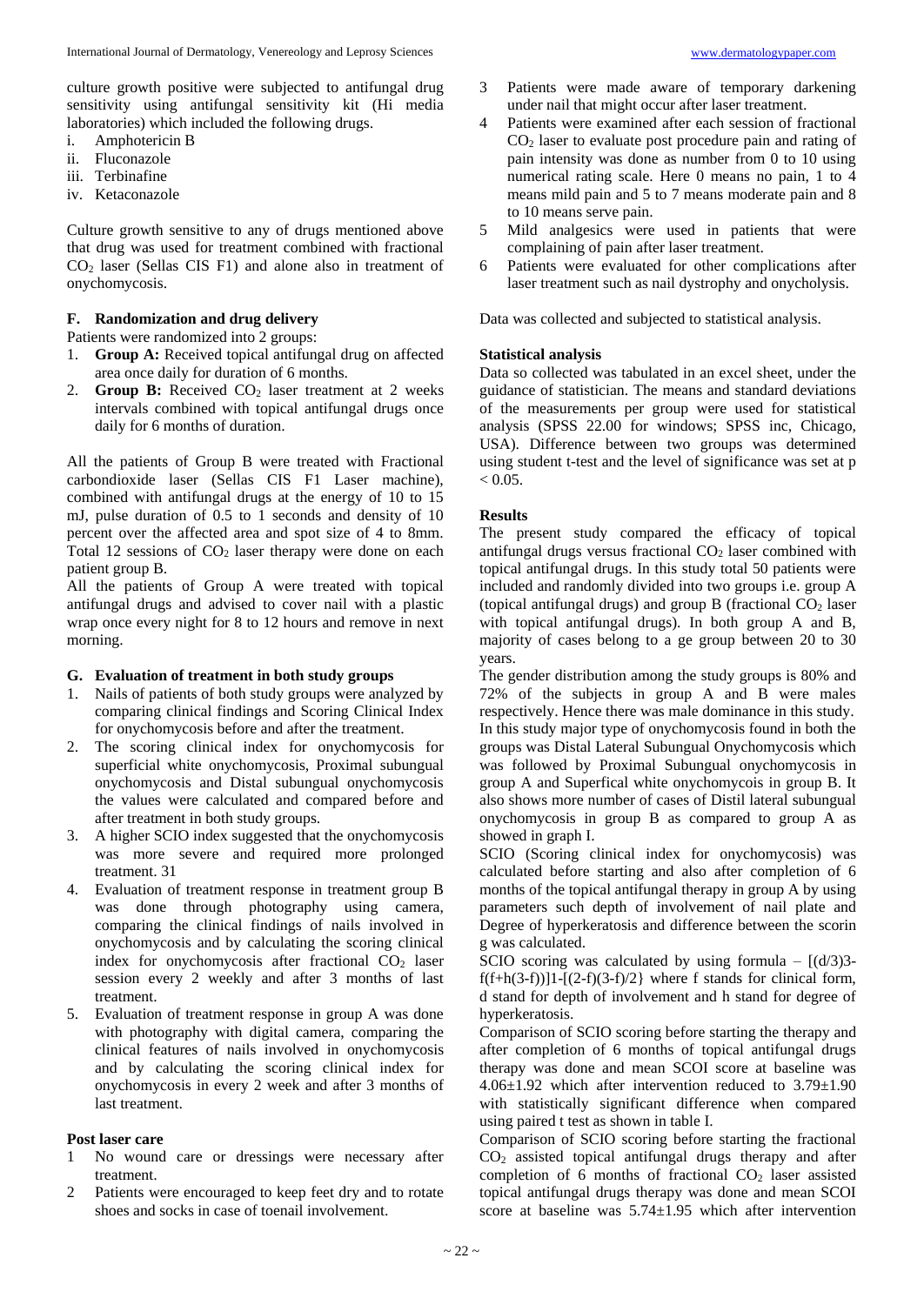reduced to 4.59±2.08 with statistically significant difference when compared using pair ed t test as shown in table II.

Comparing the result before and after the therapy in group A and B, mean difference in SCOI (Baseline-6 Months) was 0.27±0.13 and 1.16±0.87 respectively. Hence mean reduction in SCOI score was more in group B as compared to group A with statistically significant difference as shown in table III.

#### **Discussion**

Onychomycosis is known as fungal infection of nail. It is becoming resistant to many available treatment options therefore new treatment modalities are required for effective treatment. New oral and topical antifungal agents (used alone or in combination) are considered the mainstay of therapy against onychomycosis. Even in the most experienced hands, these approved and widely used drugs may offer only disappointing results with high rates of relapse. Laser treatments are the most rapidly expanding area of onychomycosis therapy. Laser devices can be used to enhance drug delivery, activate topically applied drugs, or photothermally kill fungi. Laser treatments have a number of advantages over traditional therapy as they are primarily conducted in the clinic by trained professionals, reducing the need for patient compliance. They also have the potential to reduce adverse events and systemic interactions. The carbondioxide laser system is the oldest of the laser therapies for onychomycosis. It is an ablative laser and therefore can serve as a primary treatment for onychomycosis or as an adjunct to topical antifungals, providing a means of penetration through the nail plate to the nail bed  $^{[32, 33]}$ .

#### **Site**

Maximum site of involvement in Group A as well as B was hand as compared to the feets in this study, which might be because hands (fingernails) are more prone to trauma. Moreover, fingernail infection can harm the patient's life and disfigurement in nails can affect their self-esteem, thereby compelling them to report to a doctor early.

Similarly *Amr Mohamed Zaki et al. 33* in their study found that fingernails were more affected than toenails.

This finding is in agreement with many studies that showed that fingernail onychomycosis is more com mon than toenail onychomycosis<sup>[33, 34]</sup>.

In contrast, other studies show that toenail onychomycosis is more common than fingernail onychomycosis 35. The low incidence of toenail onychomycosis in this study may be attributed to the use of open footwear and lesser concern for the appearance of the feet and toenails [35].

#### **Types of onychomycosis**

In this study; most common type of onychomycosis found in both the groups was Distal Lateral Subungual Onychomycosis which was followed by Proximal Subungual onychomycosis in group A and Superfical white onychomycosis in group B.

Tro V. Chau *et al*. 3 in their study found that distal and lateral subungual onychomycosis was the most common pattern of onychomycosis in their study, followed by total dystrophic onychomycosis. A similar result was found in the studies of *Gupta et al.,* the largest epidemiology survey reported [36].

Similarly Amr Mohamed Zaki et al. <sup>[34]</sup> in their study

revealed that yeast (31%) was the commonest fungal species causing onychomycosis in all studied groups followed by Nondermatophytes (28.5%), dermatophytes were detected in (22%) and trichosporon species infection detected in 18.5% of cases.

A similar result had been reported in India by *Wajid,*  Khaleel, Begum Amirunnisa *et al*. (2016) who reported that Candida species was the most common isolates in 65 patients (43.3%) followed by NDM 33.

Similar results were reported in a study from Egypt *by Abd*  El-Aal, Abdo *et al*. (2019)66 who revealed that the commonest isolated fungi were yeast infection by 37% followed by NDMs infection by 22.5% and trichosporon species infection by 18% and dermatophyte infection was only detected in 10% 38.

In contrast, other studies showed that the most common fungal isolate was dermatophyte (mainly Trichophyton rubrum) followed by yeast (mainly Candida albicans)<sup>[33, 34]</sup>.

Overall, the predominance of causative agents varies depending on ethnicity and different environmental factors such as climate, humidity, occupation, and different lifestyles and upon geographical location and temporal distribution<sup>[33]</sup>.

It is generally believed that the mechanism by which fractional CO<sup>2</sup> laser treats onychomycosis is mainly through its photothermal effect which increases the temperature of local tissue, thus killing the fungi in the laser-treated affected nail. Additionally, fractional  $CO<sub>2</sub>$  laser makes the local tissue of affected nail vaporize and exfoliate, causing diffuse remodeling and at the same time destroys the fungal growth environment, thus contributing in fungal growth inhibition. Furthermore, fractional Carbondioxide laser can enhance the absorption of topical antifungal agents through the hard densely keratinized nail plate, thereby improving their penetration and efficacy. These facts could explain the significantly better mycological cure results of the combined group in the present study in comparison with the topical group 6.

Similar results were found by Zhou *et al.* (2016) <sup>[38]</sup> who reported that fractional  $CO<sub>2</sub>$  laser combined with luliconazole 1% cream was effective to treat infected nails and had a higher efficacy than fractional  $CO<sub>2</sub>$  laser treatment alone [33].

Zhang *et al*. (2016) reported that the combination therapy with the fractional 2,940-nm Er:YAG laser and amorolfine showed a much better effect than the use of amorolfine alone39.

Lim *et al.*  $[25]$  studied the efficacy of fractional  $CO<sub>2</sub>$  laser (three sessions at 4-week interval) combined with a topical amorolfine cream once daily to treat 24 patients with onychomycosis. They reported that 71% of patients got fully or more than 60% normal-appearing nails. All patients with fully normal-appearing nails (50%) had a negative fungal microscopic result.

Another trial was done by Bhatta *et al*. [40] using a total of three sessions of fractional  $CO<sub>2</sub>$  laser at 4-week interval combined with once-daily application of terbinafine cream to treat 75 onychomycosis patients. In their study, 73.32% of patients had fully or more than 60% normal-appearing nails after 3 months from the last treatment, 94.66% had negative fungal microscopy, and 92% had negative culture.

In a study by Zaki Am *et al*. [33] , a total of 120 patients with onychomycosis were randomly assigned to three groups. Group A patients were treated with fractional  $CO<sub>2</sub>$  laser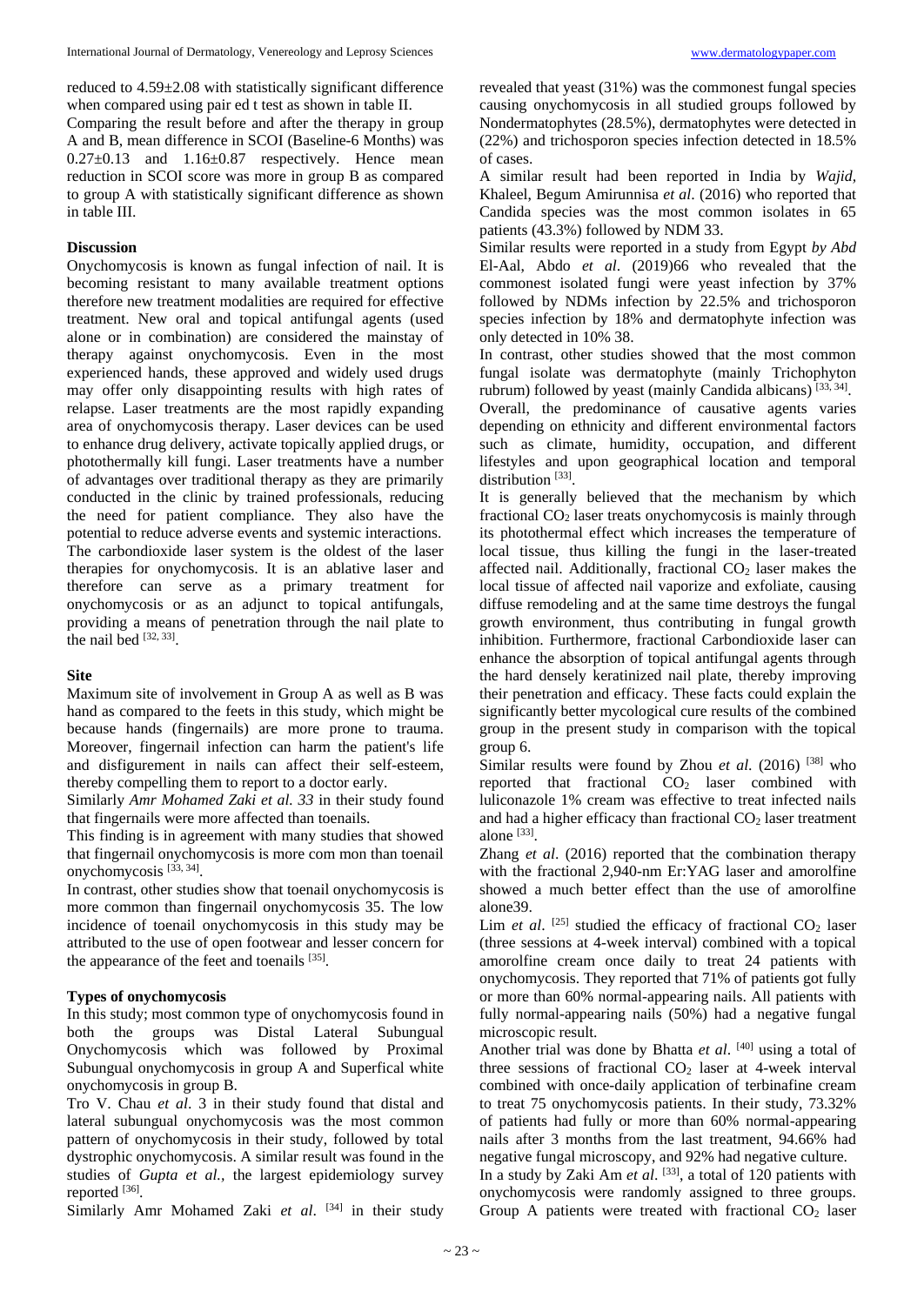followed by topical tioconazole 28% for five sessions with 3 weeks interval. Group B patients were treated with only fractional  $CO<sub>2</sub>$  laser for five sessions with 3 weeks interval. Group C patients were treated with only topical tioconazole 28% for 16 weeks. The clinical effect, KOH examination, and culture for the affected nails in the three groups were analyzed. One month after the last session, regarding clinical response, 55% showed complete clinical improvement in Group A versus 30% in Group B versus 25% in Group C with a significant difference in between.

Naomi Nakano *et al*. (2006) studied efficacy of topical terbinafine 1% cream in onychomycosis They reported complete cure in 77.3% patients, marked improvement in 7.6% of patients and slight improvement in 1.5% of patients. 41

Lecha *et al.* (2002) used 1% ketoconazole cream once a week for 24 weeks and they observed 69% cure Rate. 42 These findings are similar to present study.

Further prospective studies on larger population of onychomycosis patients and with longer periods of followup are recommended. Comparing the effectiveness of fractional  $CO<sub>2</sub>$  laser with other types of lasers in the treatment of onychomycosis and testing the effectiveness of fractional CO<sub>2</sub> laser in combination with other more potent topical antifungals is also recommended.

#### **Limitations**

The limitations of the present study are:

- a. Limited sample size
- b. Short term follow up
- c. Multiple scars of pits that were created for delivery of topical antifungal drugs on nail plate.

#### **Conclusion**

Fractional  $CO<sub>2</sub>$  laser combined with topical antifungal is a safe and effective treatment for onychomycosis, and its efficacy is superior to topical antifungal alone. Fractional  $CO<sub>2</sub>$  laser is expected to be an excellent choice for patients in whom systemic antifungals are contraindicated

#### **References**

- 1. Hoy NY, Leung AK, Metelitsa AI, Adams S. New concepts in median nail dystrophy, onychomycosis, and hand, foot, and mouth disease nail pathology. ISRN Dermatol. 2012;2012:680163.
- 2. Vlahovic TC. Onychomycosis: Evaluation, treatment options, managing recurrence, and patient outcomes. Clin Podiatr Med Surg. 2016;33(3):305-18.
- 3. Queller JN, Bhatia N. The dermatologist's approach to onychomycosis. J Fungi (Basel). 2015;1(2):173-84.
- 4. Leung AK, Lam JM, Leong KF, Hon KL, Barankin B, Leung AA, Wong AH. Onychomycosis: An updated review. Recent Patent Inflamm Allergy Drug Discov. 2020;14(1):32-45.
- 5. Hay RJ, Baran R. Onychomycosis: a proposed revision of the clinical classification. J Am Acad Dermatol. 2011;65(6):1219-1227.
- 6. El-Tatawy RA, Aliweh HA, Hegab DS, Talaat RA, Eldeen MA. Fractional carbon dioxide laser and topical tioconazole in the treatment of fingernail onychomycosis. Lasers Med Sci. 2019;34(9):1873-80.
- 7. Gupta AK, Mays RR, Versteeg SG, Shear NH, Piguet V. Update on current approaches to diagnosis and treatment of onychomycosis. Expert Rev Anti Infect

Ther. 2018;16(12):929-38.

- 8. Angelo T, Borgheti-Cardoso LN, Gelfuso GM, Taveira SF, Gratieri T. Chemical and physical strategies in onychomycosis topical treatment: A review. Med Mycol. 2017;55(5):461-75.
- 9. Bodman MA, Krishnamurthy K. Onychomycosis. StatPearls [Internet]. Treasure Island (FL): StatPearls Publishing, 2019.
- 10. Gupta AK, Sibbald RG, Andriessen A, Belley R, Boroditsky A, Botros M, *et al*. Toenail onychomycosis - A Canadian approach with a new transungual treatment: Development of a clinical pathway. J Cutan Med Surg. 2015;19(5):440-9.
- 11. Joyce A, Gupta AK, Koenig L, Wolcott R, Carviel J. Fungal diversity and onychomycosis: An analysis of 8,816 toenail samples using quantitative PCR and nextgeneration sequencing. J Am Podiatr Med Assoc. 2019;109(1):57-63.
- 12. Thomas J, Jacobson GA, Narkowicz CK, Peterson GM, Burnet H, Sharpe C. Toenail onychomycosis: An important global disease burden. J Clin Pharm Ther. 2010;35(5):497-519.
- 13. Youssef AB, Kallel A, Azaiz Z, Jemel S, Bada N, Chouchen A, *et al*. Onychomycosis: Which fungal species are involved? Experience of the Laboratory of Parasitology- Mycology of the Rabta Hospital of Tunis. J Mycol Med. 2018;28(4):651-4.
- 14. Fike JM, Kollipara R, Alkul S, Stetson CL. Case report of onychomycosis and tinea corporis due to Microsporum gypseum. J Cutan Med Surg. 2018;22(1):94-6.
- 15. Lipner SR, Scher RK. Onychomycosis: Clinical overview and diagnosis. J Am Acad Dermatol. 2019;80(4):835-51.
- 16. Pang SM, Pang JYY, Fook-Chong S, Tan AL. Tinea unguium onychomycosis caused by dermatophytes: A ten-year (2005-2014) retrospective study in a tertiary hospital in Singapore. Singapore Med J. 2018;59(10):524-7.
- 17. Sato T, Kitahara H, Honda H, Katsukawa F, Hiruma M, Yaguchi T. Onychomycosis of the middle finger of a Japanese judo athlete due to Trichophyton tonsurans. Med Mycol J. 2019;60(1):1-4.
- 18. Solís-Arias MP, García-Romero MT. Onychomycosis in children. A review. Int J Dermatol. 2017;56(2):123- 30.
- 19. Welsh O, Vera-Cabrera L, Welsh E. Onychomycosis. Clin Dermatol. 2010;28(2):151- 9.
- 20. Gupta AK, Foley KA. Evidence for biofilms in onychomycosis. GItal Dermatol Venereol. 2019;154(1):50-5.
- 21. Akhtar N, Sharma H, Pathak K. Onychomycosis: Potential of nail lacquers in transungual delivery of antifungals. Scientifica (Cairo), 2016, 13879366
- 22. Gupta AK, Versteeg SG, Shear NH. Onychomycosis in the 21st century: An update on diagnosis, epidemiology, and treatment. J Cutan Med Surg. 2017;21(6):525-39.
- 23. Lai WY, Tang WY, Loo SK, Chan Y. Clinical characteristics and treatment outcomes of patients undergoing nail avulsion surgery for dystrophic nails. Hong Kong Med J. 2011;17(2):127-31.
- 24. Francuzik W, Fritz K, Salavastru C. Laser therapies for onychomycosis - critical evaluation of methods and